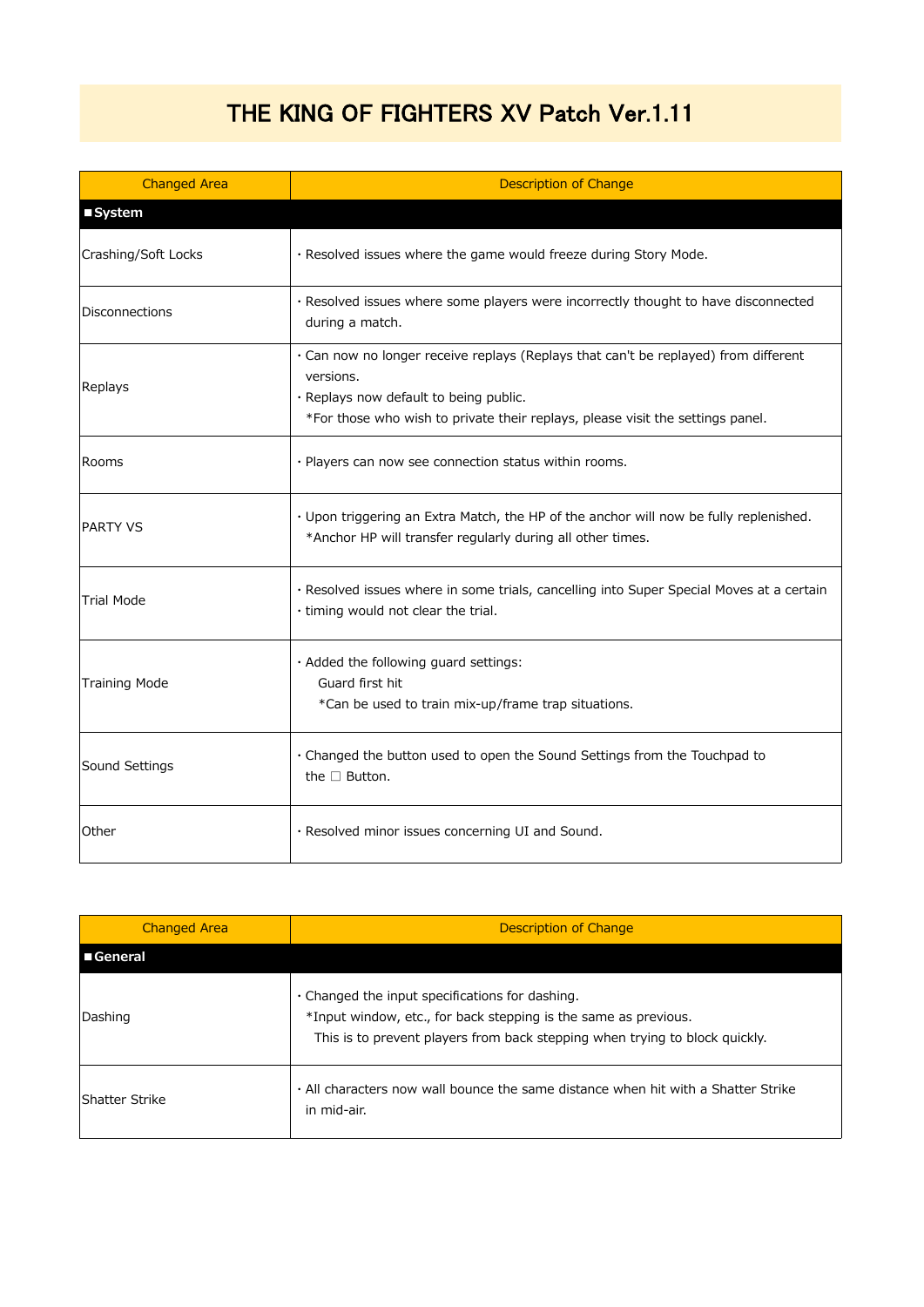| <b>DOLORES</b>                                                                                                                                                                                                         |                                                                                                                                                                                            |
|------------------------------------------------------------------------------------------------------------------------------------------------------------------------------------------------------------------------|--------------------------------------------------------------------------------------------------------------------------------------------------------------------------------------------|
| Blow Back attack during<br>hops/hyper hops                                                                                                                                                                             | · Resolved an issue where taking damage during this move would not be considered<br>a counter.                                                                                             |
| Nesh (Light ver.)<br>$\leftarrow \downarrow \swarrow \leftarrow +LK$                                                                                                                                                   | · Resolved an issue where damage scaling did not work as intended.                                                                                                                         |
| <b>UNANESSA</b>                                                                                                                                                                                                        |                                                                                                                                                                                            |
| Machine Gun Puncher<br>├←∠ ↓ ↘→+LP or HP.<br>├←∠ ↓ ↘→+LP HP                                                                                                                                                            | · Lowered command input priority.                                                                                                                                                          |
| <b>BASH CRIMSON</b>                                                                                                                                                                                                    |                                                                                                                                                                                            |
| Pluviose<br>(Normal ver.)<br>$\downarrow$ $\searrow$ $\rightarrow$ $\downarrow$ $\searrow$ $\rightarrow$ + LK or HK                                                                                                    | · Resolved an issue where this attack could be Advanced Canceled into Pluviose<br>(MAX ver.).                                                                                              |
| Nivose (Normal ver.)<br>↓ Charge ↑ + LK or HK                                                                                                                                                                          | · Increased recovery on block during first hit (light ver.)<br>Increased recovery on block during first and second hit (heavy ver.),<br>so opponents will continuously block between hits. |
| <b>EKUKRI</b>                                                                                                                                                                                                          |                                                                                                                                                                                            |
| Bossa-Shougeki<br>(Heavy ver.)<br>$\downarrow$ $\swarrow$ $\leftarrow$ + HK                                                                                                                                            | · Resolved an issue where this attack could be Super Canceled into off a whiff.                                                                                                            |
| RALF JONES                                                                                                                                                                                                             |                                                                                                                                                                                            |
| Dive Bomber Punch<br>(Normal ver.)<br>In air↓ >→+LP or HP                                                                                                                                                              | · Resolved an issue where players could Super Cancel after landing.                                                                                                                        |
| Ralf Kick<br>(Normal ver.)<br>→ ↘ ↓∠ ← + LK                                                                                                                                                                            | · Resolved an issue where this attack could be Super Canceled into off a whiff.                                                                                                            |
| Vulcan Punch<br>(Normal ver.)<br>(Tap) LP or HP                                                                                                                                                                        | · Changed command input from [Button 4 times] to [Button 5 times]                                                                                                                          |
| Bareback Vulcan Punch<br>$\downarrow$ $\swarrow$ $\leftarrow$ $\swarrow$ $\downarrow$ $\searrow$ $\rightarrow$ + LK or HK.<br>$\downarrow \swarrow \leftarrow \swarrow \downarrow \searrow \rightarrow + \text{LK HK}$ | · Resolved an issue where this attack would not hit properly under certain<br>circumstances.                                                                                               |
| <b>MAXIMA</b>                                                                                                                                                                                                          |                                                                                                                                                                                            |
| <b>EX Special Moves</b>                                                                                                                                                                                                | · Decreased EX Special Move meter consumption during MAX Mode from 400 to 200.<br>(Now is the same as other characters.)                                                                   |